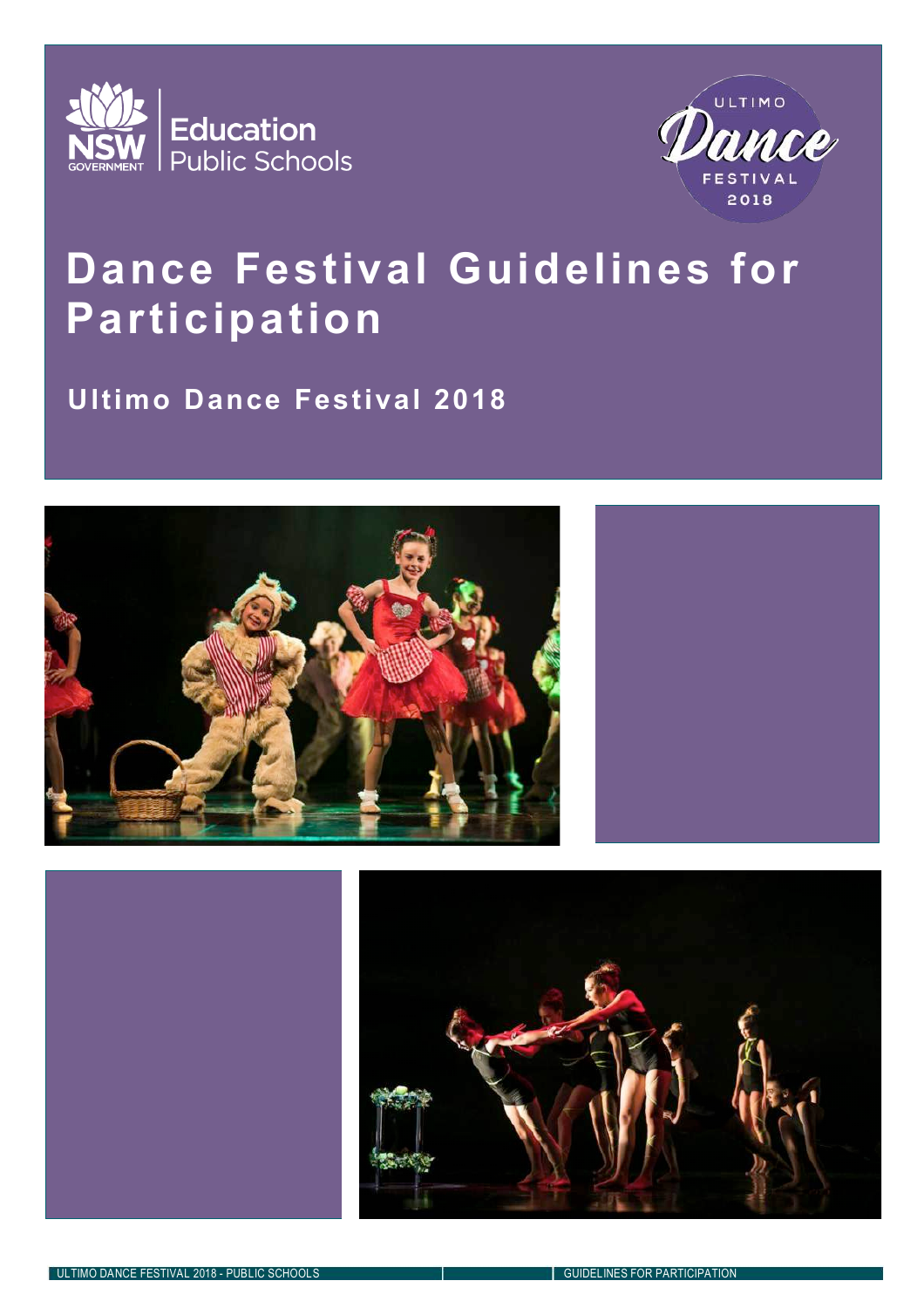### **Contents**

|                | <b>WELCOME</b>                       |  |
|----------------|--------------------------------------|--|
|                | <b>FESTIVAL GUIDELINES</b>           |  |
| 3              | <b>CRITERIA FOR SELECTION</b>        |  |
|                | <b>AUDITION FEEDBACK FORM</b>        |  |
|                | <b>MUSIC</b>                         |  |
| 6              | <b>STAGING, PROPS &amp; COSTUMES</b> |  |
| $\overline{7}$ | <b>PARTICIPATION COST</b>            |  |
| 8              | <b>AUDITION VIMEO GUIDE</b>          |  |
| 9              | <b>DATES &amp; TIMES</b>             |  |
|                | <b>APPLICATION CHECKLIST</b>         |  |
|                | <b>IMPORTANT CONTACTS</b>            |  |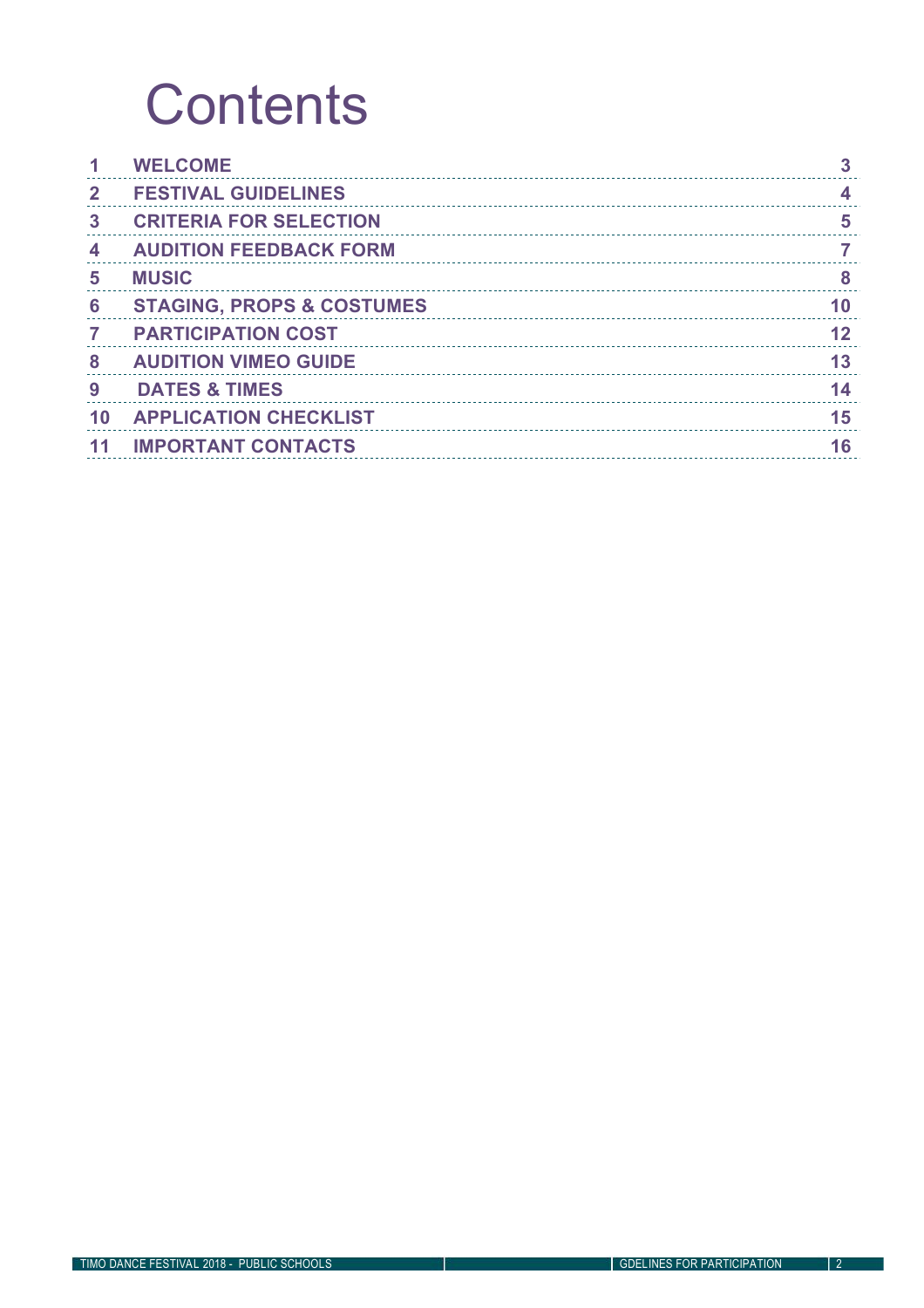### Welcome

The Ultimo Dance Festival an event showcasing the talents of students and teachers from across the Ultimo Operational Directorate in dance and choreography.

The aim of the Ultimo Dance Festival is to showcase high quality, well-choreographed items that use the Dance Syllabus as the foundation for creating work with integrity and merit. The focus of the Dance Festival is on producing excellence in Dance and promoting the high calibre of students, teachers, performers and choreographers in the Ultimo Operational Directorate.

The festival dates are:

**Monday 18 June - Friday 29 June 2018 (Week 8/9, Term 2)** Seymour Centre, Chippendale.

Participation in the Ultimo Dance Festival is via an audition process. Schools interested in participating in the festival are required to prepare an audition Vimeo link submission of their dance item(s) and complete and return the application forms online via our website.

Detailed information relating to the festival guidelines and criteria for selection are included in this package and online. **Please read these sections carefully**.

## Teachers Meeting

This year we will be holding a General Teachers Meeting at Riverwood Education Office on **Monday 12 February, 2018 from 4:15pm – 5:30pm approx.** We have arranged this teachers meeting to go through the Dance Festival procedures and booklet for this year, give general feedback from last year's festival and the audition panel, along with important information for this year's applications. The meeting will also be a chance to ask any questions you might have and can be answered face to face.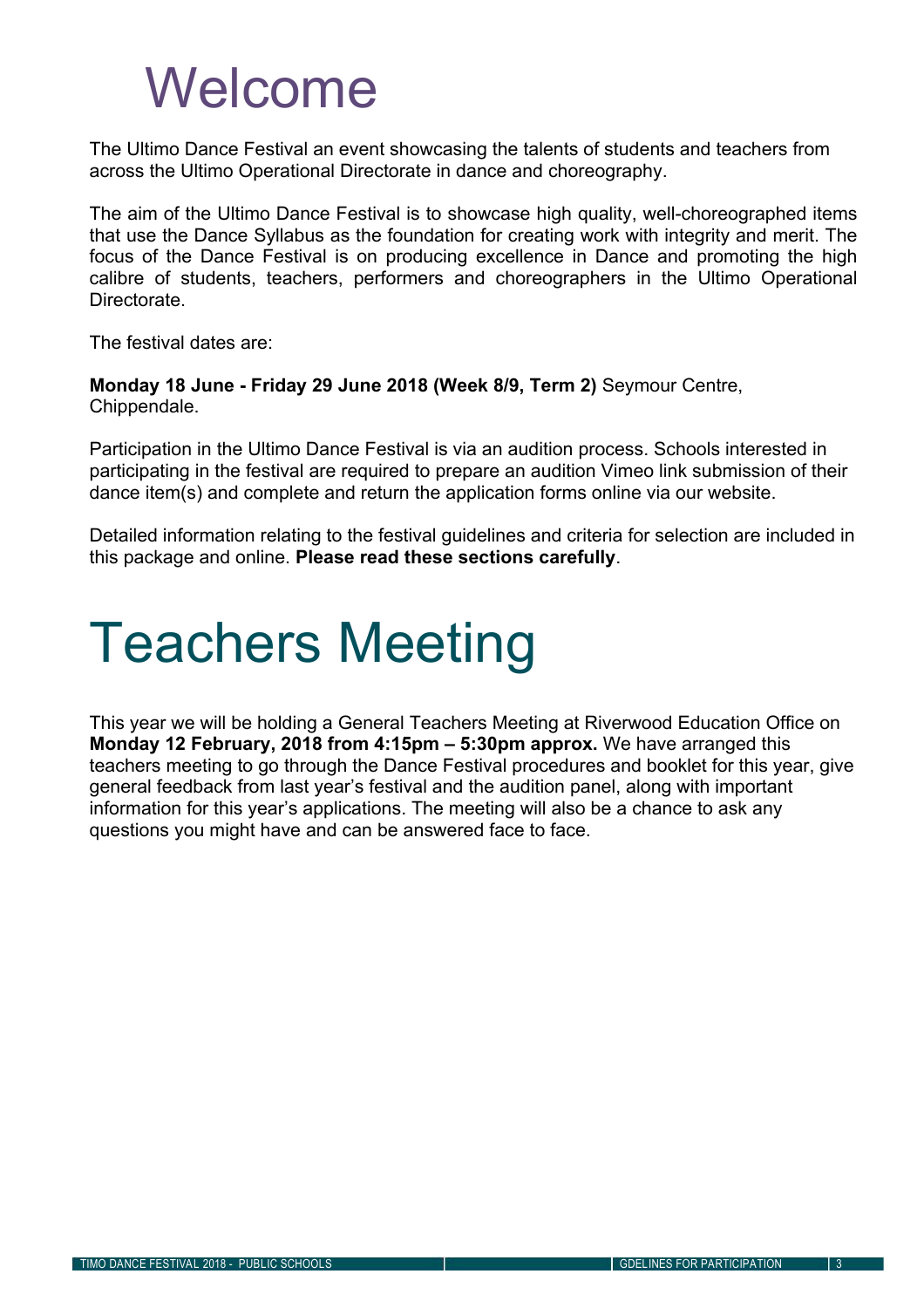### Festival Guidelines

The Ultimo Dance Festival aims for excellence and integrity. A high standard of performance and choreography which meets the NSW Dance Syllabus outcomes is a requirement for a place in the festival.

#### **All items must be auditioned and satisfy the selection criteria in order to be a part of the festival.**

All performances should adhere to the following criteria based on the Dance Festival Guidelines:

- **1.** Clear concept/intent or theme.
- **2.** Movement is relevant to the concept/intent.
- **3.** Variation of formations, patterns and spatial design evident.
- **4.** Movement is appropriate to the skill level of the performers.
- **5.** Appropriate use of the performance space, with adherence to safe dance practices.
- **6.** Costume is appropriate.
- **7.** Music choice is appropriate.
- **8.** Item length is appropriate (recommended up to three and a half minutes for primary and up to five minutes for secondary).
- **9.** Number of students is appropriate (minimum of 6 and maximum of 30).
- **10.** Copyright provisions are adhered to i.e. choreography, music and intellectual property.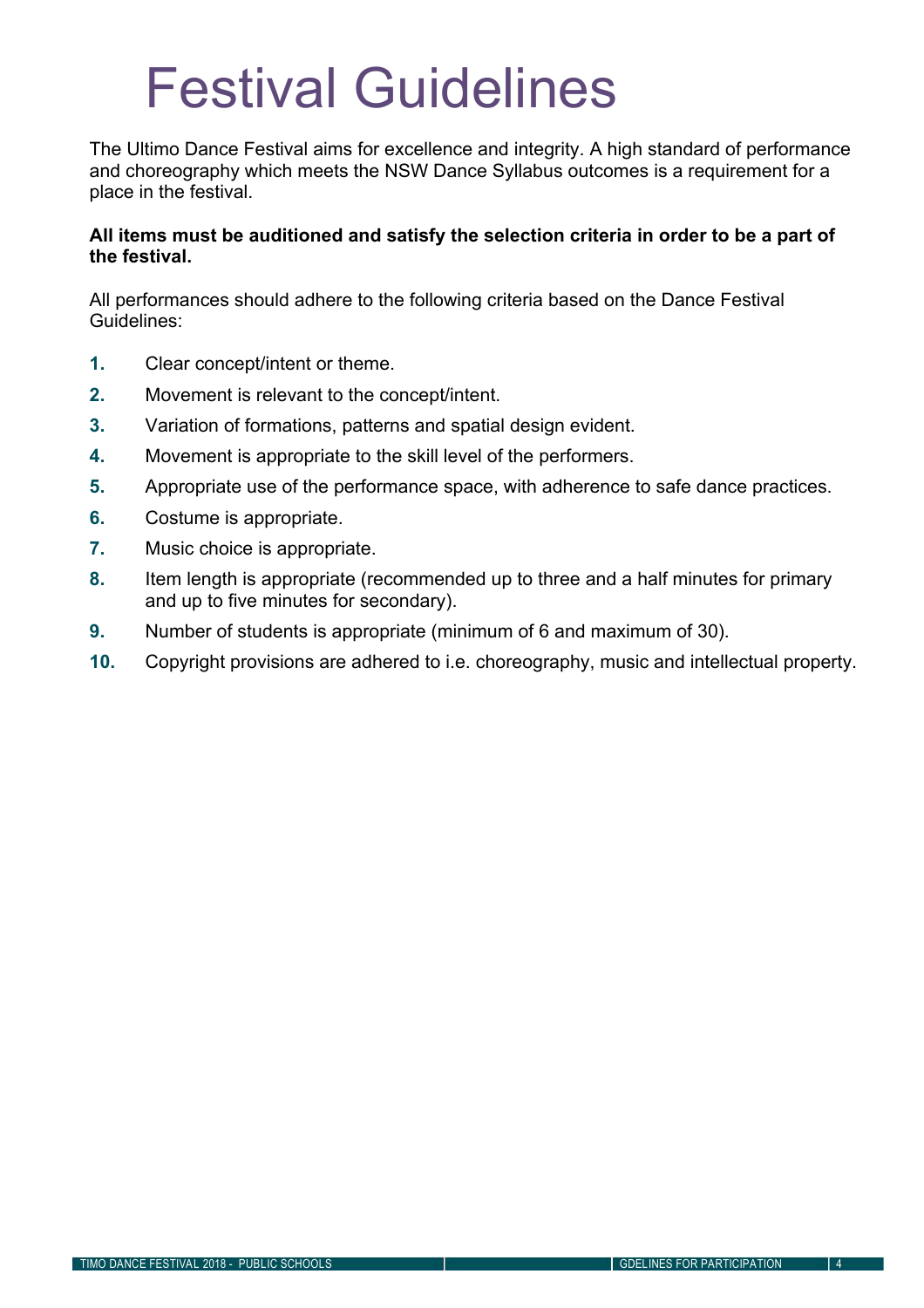## Criteria for Selection

#### **Syllabus Outcomes**

Teacher choreography as a role model must reflect an understanding of the basic compositional structures and choreographic processes taught in the curriculum:

- Items should be based on a concept/intent or theme.
- Choreography should use the **Elements of Dance** (space, time, & dynamics) as the basis for generating movement to communicate the concept/intent or theme. Thought should be given to variation of these elements.
- Shapes and movement motifs that reflect the concept/intent or theme should be used to communicate the meaning of the work.
- Choreographers should try to use relevant movement as opposed to known phrases of generic choreography and consider form/structure to reinforce their concept/intent or theme.

#### **Choreographers**

- Items are to be produced by NSW Department of Education teachers and/or students currently enrolled at the school and developed as a part of an ongoing program.
- Choreography must be original work created in accordance with choreography and copyright laws.
- Choreographers who submit multiple items may not have all their items accepted for the festival. These choreographers should rank their nominations in priority order.

#### **Integrity**

The overall choices made by the choreographer should be age appropriate and suitable for the skill level of the dancers. This is essential when selecting the theme/intent, music, costume, lighting, staging and movement choices.

#### **Content**

- Choreography must be devised with the guidelines of the dance festival in mind. Do not assume that items choreographed for other educational or school based events will meet the quidelines of this festival.
- Sensitivity should be displayed in the treatment of themes such as romantic relationships, depression, suicide, racism, sexism, violence, drug and alcohol abuse etc. These themes are not suitable for primary or junior secondary students. If these themes are explored by senior students, they should be treated in an abstract context rather than representational.

#### **Concept / Intent**

When creating your work, it is important to identify the intended concept/intent or theme. Spend time reflecting on *what* (concept/intent or theme) you are trying to communicate to the audience and *how* you are going to communicate it – through movement, music, costuming, props, staging and lighting.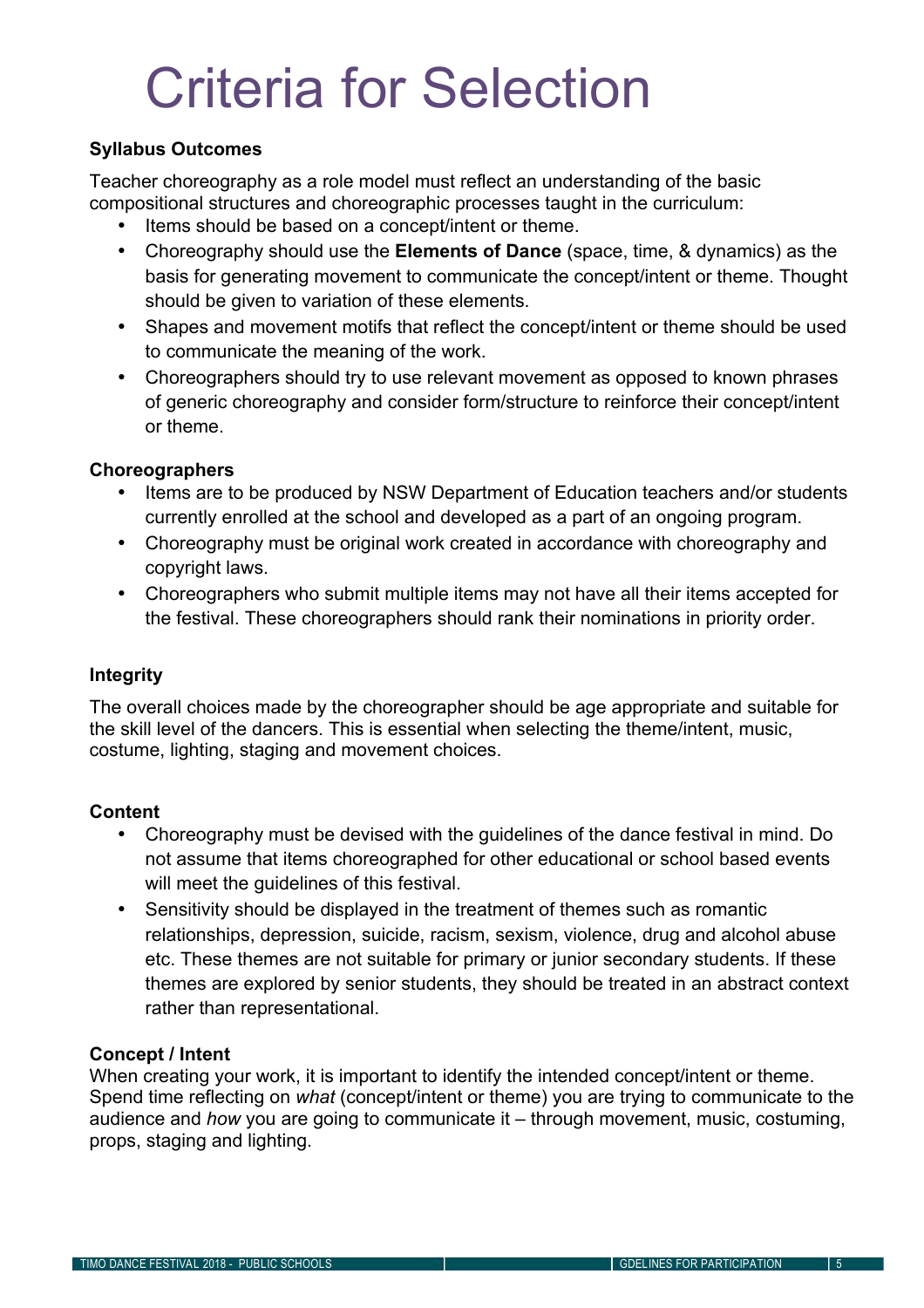Questions to ask yourself throughout the choreographic process:

- o What is the dance about?
- o What is the concept/intent, theme or narrative being developed?
- o How do you intend to develop your idea?
- o Does the movement support the concept/intent, theme or narrative?
- o How do you intend to develop the relationship between dancers/characters?
- o How will you explore the elements of dance? e.g. shapes, space and formations?
- o How will you create variations or dynamic contrasts? e.g. variations in time frantic rush to a moment of stillness
- o Does the movement help to convey the intent of the piece?
- o Does music choice and costuming enhance the concept/intent, theme or narrative?
- o What atmosphere and 'feeling' do you want to create? and
- o Is the concept/intent, theme or narrative clear to the audience from beginning to end?

#### **Movement**

- Movement should reflect the concept/intent or theme to communicate the meaning of the work.
- Movement content of the item should be appropriate to the age, skill and level of development of the students.
- Movement should explore the elements of dance using shapes, space, levels, formations and varying the dynamics etc. Large amounts of repetitive movement should be avoided e.g. blocks of unison choreography in lines.
- Movements of a mature and sexual nature such as chest and pelvic thrusts, running hands down the body and straddling chairs will not be accepted.
- Where a student choreographer is involved, the supervising teacher is responsible for checking the appropriateness of the movement content.
- Avoid using 'tricks' that do not have any relevance to the theme or intent of the work.

#### **Safe Dance Practice**

The committee endorses safe dance practices. Care should be taken so that potentially harmful activities are excluded. Unsafe dance practices will not be accepted. Choreographers need to cater for the skill level of their students and be aware of these potential dangerous activities:

- o full neck roll;
- o splits;
- o sustained forward flexion or back arches;
- o quick and repetitive plies;
- o falling/landing on knees rather than lowering down to the floor;
- o unstable or under-rehearsed lifts or weight bearing movements; and heavy/unsafe landing techniques.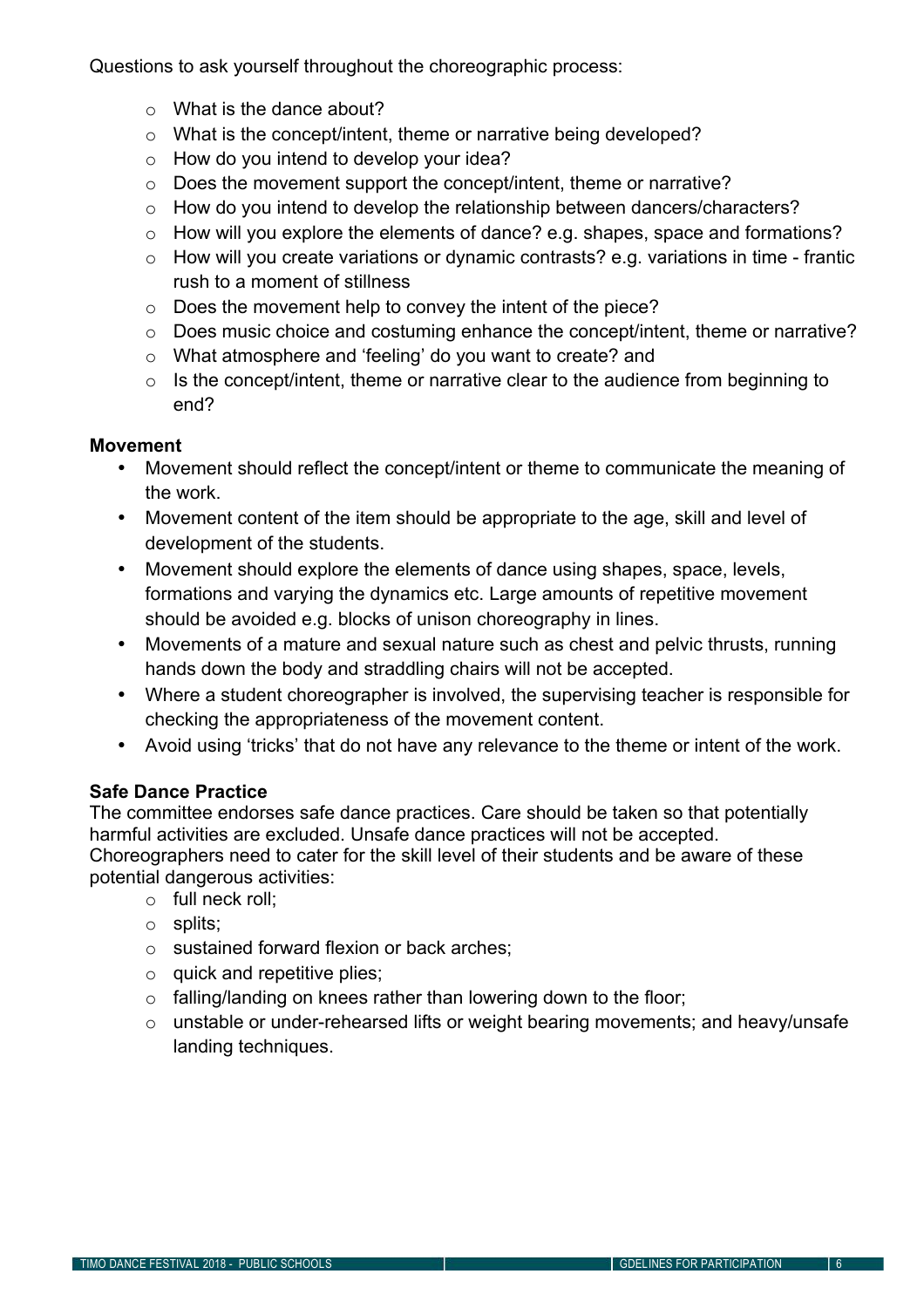### Audition Feedback Form

|                  | Choreography                               | <b>Strong</b> | Sound | <b>Developing</b> |
|------------------|--------------------------------------------|---------------|-------|-------------------|
| 1.               | <b>Technical skills were</b>               |               |       |                   |
|                  | appropriate to the level of                |               |       |                   |
|                  | experience of the students.                |               |       |                   |
| 2.               | A clear concept/intent was                 |               |       |                   |
|                  | conveyed.                                  |               |       |                   |
|                  |                                            |               |       |                   |
| $\overline{3}$ . | There was evidence of                      |               |       |                   |
|                  | <b>Choreographic structure</b>             |               |       |                   |
|                  | (group work, partnering,                   |               |       |                   |
|                  | cannon)                                    |               |       |                   |
| 4.               | <b>Dynamic variation was</b>               |               |       |                   |
|                  | apparent.                                  |               |       |                   |
|                  |                                            |               |       |                   |
| 5.               | The stage space was used                   |               |       |                   |
|                  | effectively                                |               |       |                   |
|                  |                                            |               |       |                   |
| 6.               | The choice of <i>music</i> was             |               |       |                   |
|                  | appropriate for the age of<br>the dancers. |               |       |                   |
| 7 <sub>1</sub>   | The choice of <i>music</i> was             |               |       |                   |
|                  | appropriate for the                        |               |       |                   |
|                  | concept/intent of the work.                |               |       |                   |
| 8.               | Props and costumes were                    |               |       |                   |
|                  | relevant to the                            |               |       |                   |
|                  | concept/intent.                            |               |       |                   |
| 9.               | The <i>length</i> of the item was          |               |       |                   |
|                  | appropriate to the level of                |               |       |                   |
|                  | experience of the students.                |               |       |                   |
| 10.              | The dance sustained                        |               |       |                   |
|                  | interest throughout.                       |               |       |                   |
|                  |                                            |               |       |                   |

#### **General Feedback to all schools:**

- The festival promotes Dance Education in primary and secondary schools and items accepted must support Syllabus outcomes and adhere to the criteria stated in the 2018 Dance Festival Application Package.
- The festival committee wishes to encourage all schools to submit works that are based on a clear theme or concept.
- Musical accompaniment should enhance this and be suitable for the performance program.
- You should not solely rely on the music to tell the theme, but create original movement and structure the work in a way that communicates an idea.
- The committee viewed a large number of dances that consisted largely of unison movement that did not relate to a clear concept. We encourage schools to take greater consideration into structuring the work, ie, small groupings, partner work, cannon, pathways, formations, layering, etc.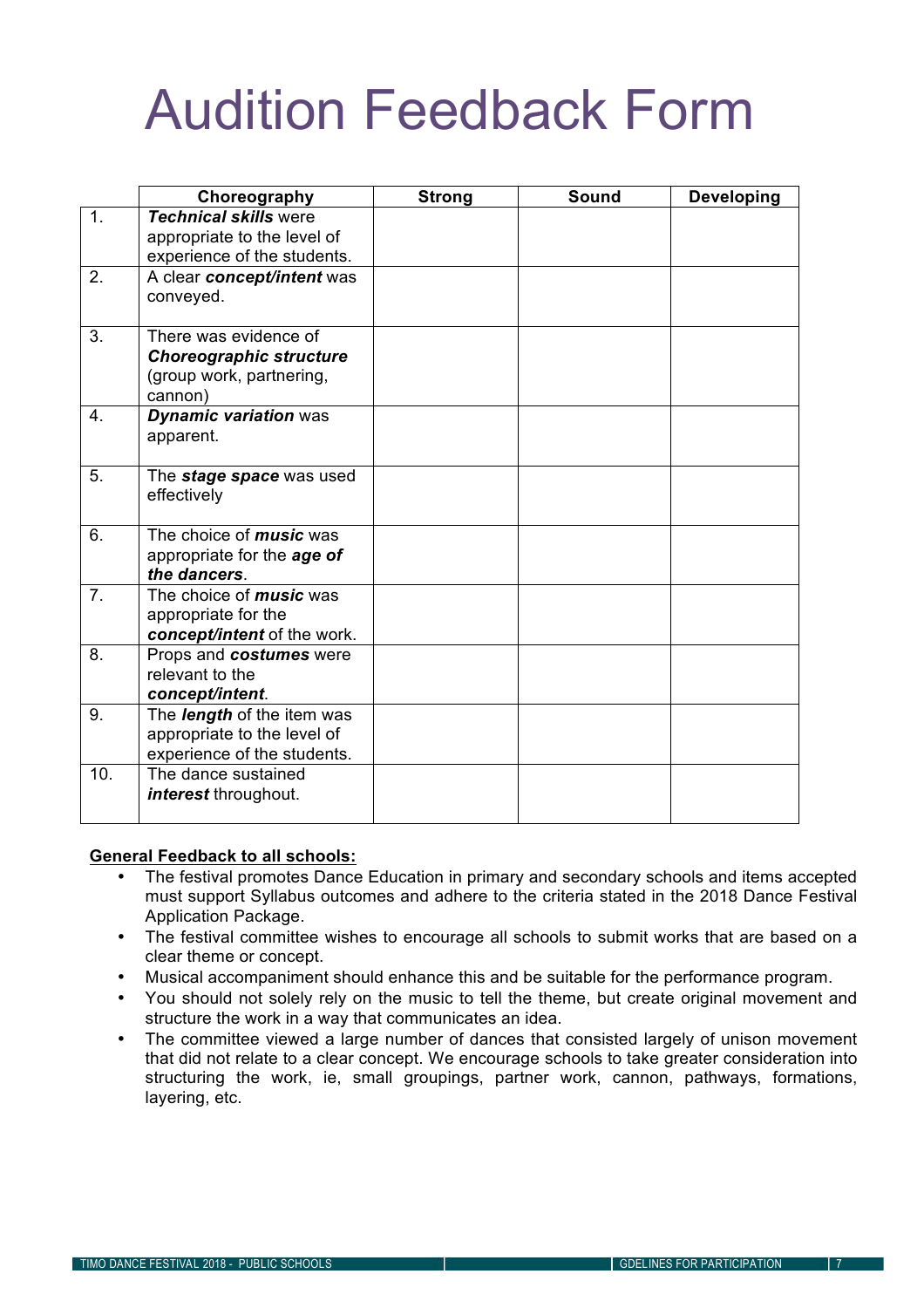## Music Guidelines

#### **Music Suitability**

- Music and lyrics help communicate the intent of an item. Your music choice should support the intent/theme of your work.
- Music must be legally purchased on behalf of the school with principal acknowledgment of the purchase.
- Care should be taken to ensure the music and lyrics are appropriate to the concept/intent or theme of the work.
- Music should be selected and screened carefully with the school principal endorsing both song choice and song lyrics. Please attach a copy of song lyrics for each music track used in your item to your application.
- Songs with inappropriate lyrics or intent will not be accepted.
- Avoid using Top 40 hits or current 'popular songs' unless they are relevant to the intent of the item. Keep in mind that it is highly likely another school will use the same music.

#### **Copyright**

The committee adheres to all copyright laws. When a school requires additional copyright permission, copies of permission need to be attached to the application for inclusion. To support the committee, please abide by the following *general* copyright guidelines.

- Schools should choose sound recordings from commercially available CD's or through itunes. Once the sound recording has been purchased, the school is not automatically covered for copyright under the educational copyright agreement. Some sound recordings may fall under the category of 'Grand Right Works' or 'Dramatic Context' and additional licence/s may need to be obtained. To seek advice or clarification, please refer to the APRA AMCOS website
	- **http://www.apra-amcos.com.au**
- Schools wishing to use sound recordings from an unsigned artist (artist who is not with a record label and the music is not available to purchase), YouTube or a composer with an original music piece not commercially available, then permission needs to be sought. Schools are required to directly contact the original composer and gain written permission to use the sound recording.
- Once schools have permission to use the sound recording and purchased additional licences (if required) *the school is still not automatically covered for copyright* under the educational copyright agreement. *It is what the school does with the original sound recording that may require additional permission and payment.* These fees are called **Arrangement Fees.**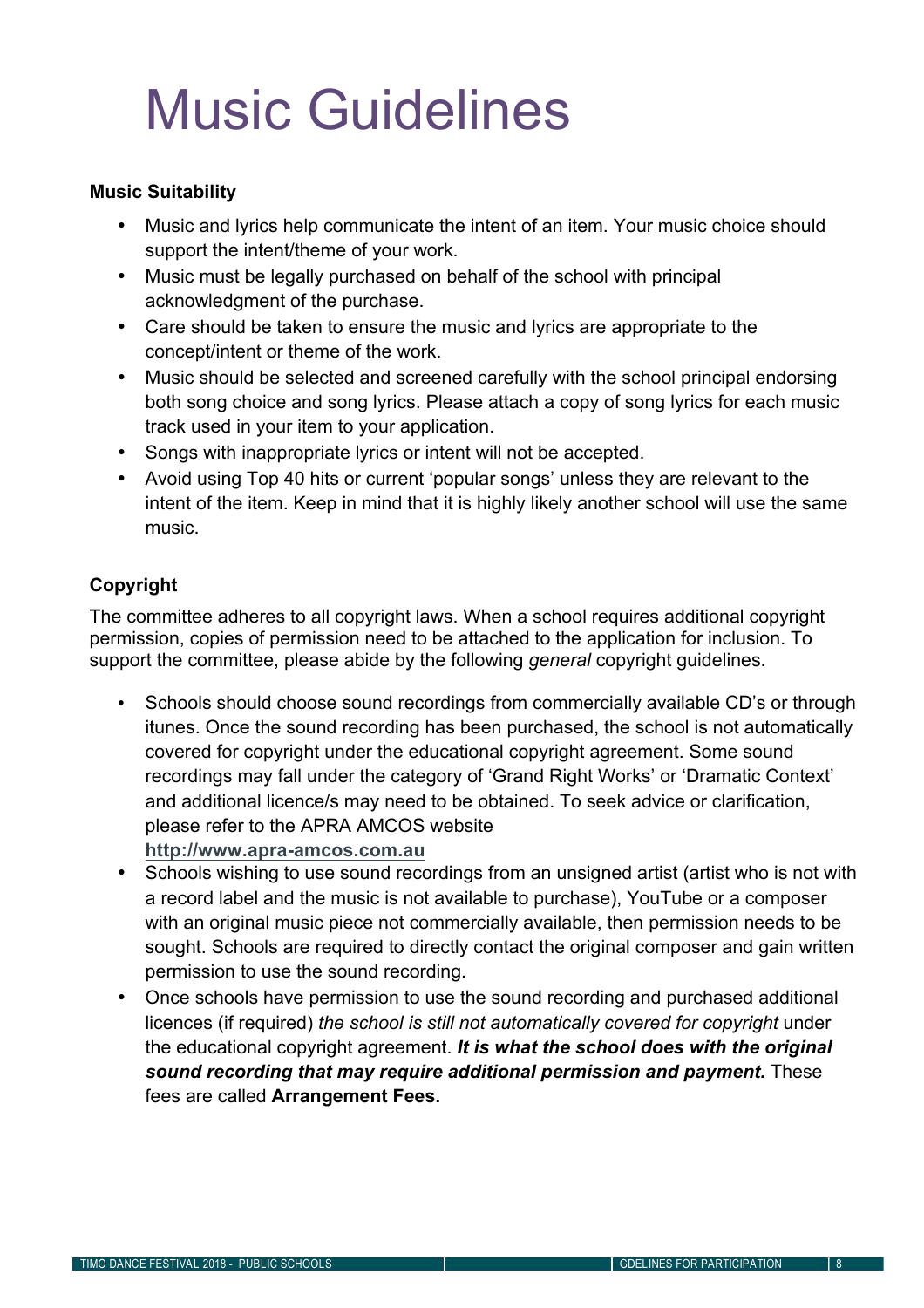If the school changes an original sound recording in any way such as changing lyrics, deleting lyrics, changing the tempo, looping instrumental sections, changing the order of the song or merging multiple sound recordings together so they overlap etc then permission needs to be sort. This includes using programs such as Garage Band or having a professional edit the sound recording.

To seek permission, the school needs to contact the record label directly eg Sony BMG and seek information on the approval process. The school will need to explain the context of how the music will be used, changes the school intends to make, the number of performances the school will use this music for and the number of copies of the music that the school will need to make.

Information about the record label is usually on the CD cover. If the sound recording was purchased from itunes, the information can be found in the album details. If schools are unsure of the record label to contact or the record label contact details, please contact ARIA **www.aria.com.au**.

Schools will need to seek permission for the arrangement of each sound recording and the school needs to pay the appropriate fees for the arrangement of each song.

• Choreography must be original work created in accordance with choreography and copyright laws.

For detailed copyright information, please visit the following websites:

- o Smartcopying The official guide to Copyright Issues for Australian Schools and TAFE **www.smartcopying.edu.au**
- o APRA/AMCO **http://www.apra-amcos.com.au**
- o ARIA **www.aria.com.au**
- o Australian Copyright Council 'Choreography and Copyright' **www.copyright.org.au**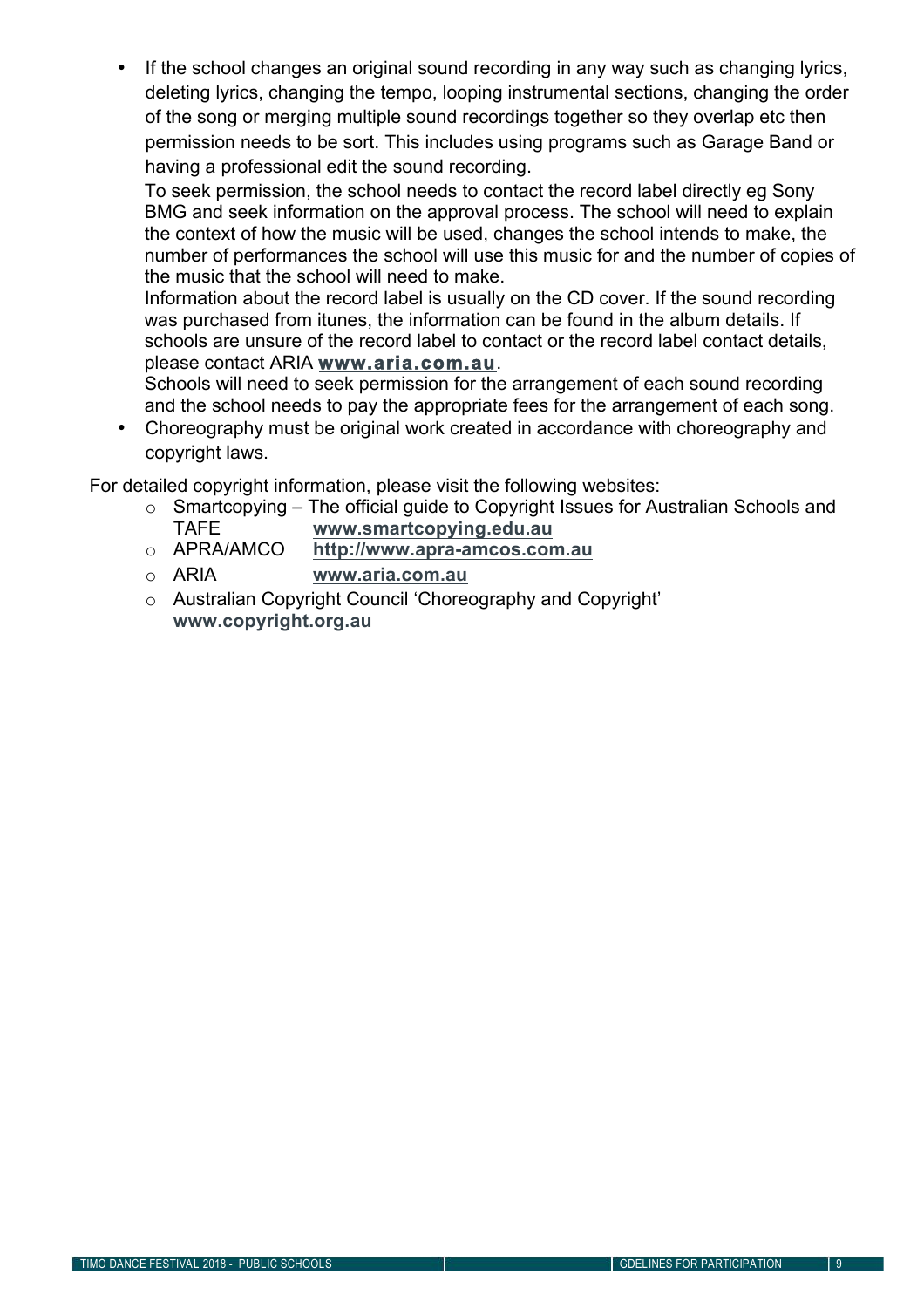## Staging, Props & Costumes

#### **Staging -Everest Theatre, Seymour Centre**

The stage space is approximately 16m x 11.4m and subject to change upon stage and lighting set up. The stage is a traditional proscenium – style set up.

Entrance to the stage is from **Prompt Side only**. Dancers entering from **Opposite prompt**  must cross the stage in **Blackout**. *Any crossovers during the performance must be made by moving outside the immediate stage area and along the corridor backstage***.** Performers must be given *sufficient time* in the choreography to do this.

*Movement that travels backwards can be potentially dangerous for young and inexperienced dancers***.** It is the coordinating teacher and choreographer's responsibility to ensure that dancers are aware of stage dimensions and how to orientate themselves in the space.

**Wings are narrow and are obstructed with lighting trees.** Lights are hot and made of glass and metal. Teachers should choreograph entrances and exits sparingly and/or when in support of the choreography. You should not choreograph entrances and exits with large numbers of dancers in one wing. *There are usually three wings on either side of the stage.*



#### **Props**

- Props should appear as an integral part of the item, complementing, not dominating it or appearing as a gimmick.
- Sets and props must be able to fit through a standard door and be an appropriate weight for 2 students to carry. Free standing props must be secure. Props on wheels must have safety locks.
- All props will need to be set on stage prior to performance and will be visible for the duration of the performance. Please note, the lighting rig design will prohibit the use of backdrops.
- Keep in mind there is limited time to set up props and often limited light.
- Props or weapons that imply violence will not be permitted on stage.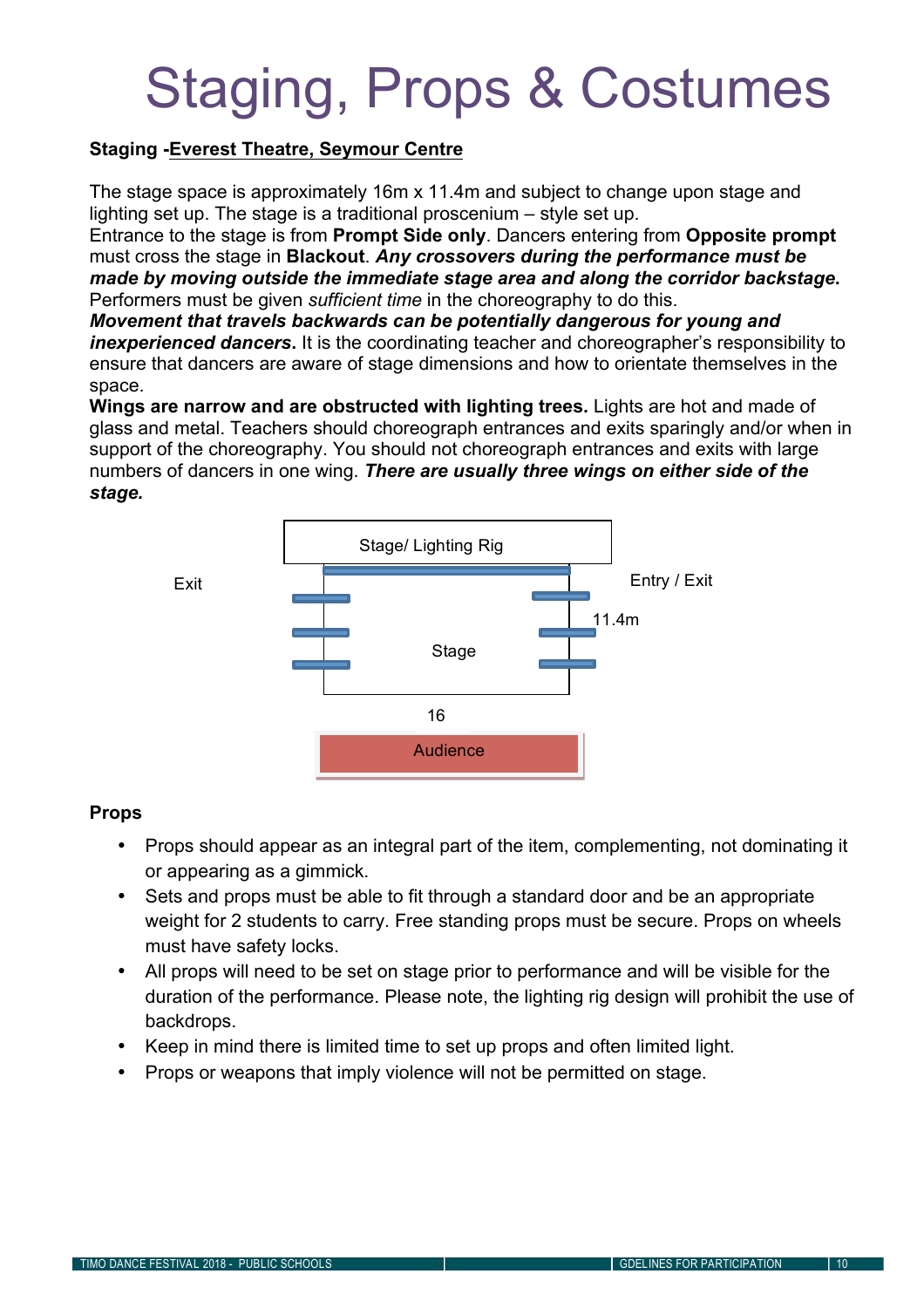#### **Costumes**

- Costumes should support the concept or theme of the work.
- Costumes must be suitable to the age, gender and movement of the dancer.
- Sensitivity should be shown to the body shape of the dancers. Undergarments should not be seen when dancers are performing in costume.
- Midriff, cut-away tops, plunging necklines and high-cut leotards are not acceptable.
- Changing costume on stage is not permitted.
- The committee reserves the right to withdraw any item if costumes are unacceptable.

#### **Timing**

- Primary items should not exceed five minutes. The recommended timing is up to three and a half minutes.
- Secondary items should not exceed seven minutes. The recommended timing is up to five minutes.

The item should last as long as it takes to communicate the choreographer's intent. The time limit is not a parameter to be aimed for; choreography and technique must be of high quality to fill this much time. Items that take on a 'mega mix' approach can become laboured and disjointed.

#### **Number of Students**

- Items should be a class or ensemble group performance with students currently enrolled at your school.
- The minimum number of students is 6; the maximum number of students is 30.
- Items will not be accepted if they contain:
	- o solo or duet work;
	- o choreography featuring a 'star' performer supported by the chorus; or
	- o extended sequences with less than 6 performers on stage.

#### **Number of Items**

Prior to nominating items for the Dance Festival, schools are asked to discuss with staff and their school principal on the item/s that should be nominated. Schools should ensure that they are nominating high quality performance items that meet the dance festival criteria to represent the school at a principal's networks and state level.

- Primary schools are permitted to nominate a maximum of 3 items for audition.
- Secondary schools are permitted to nominate a maximum of 5 items for audition.

Applications must be received by the due date for consideration. Late applications will not be considered. Completing this form does not guarantee inclusion in the festival.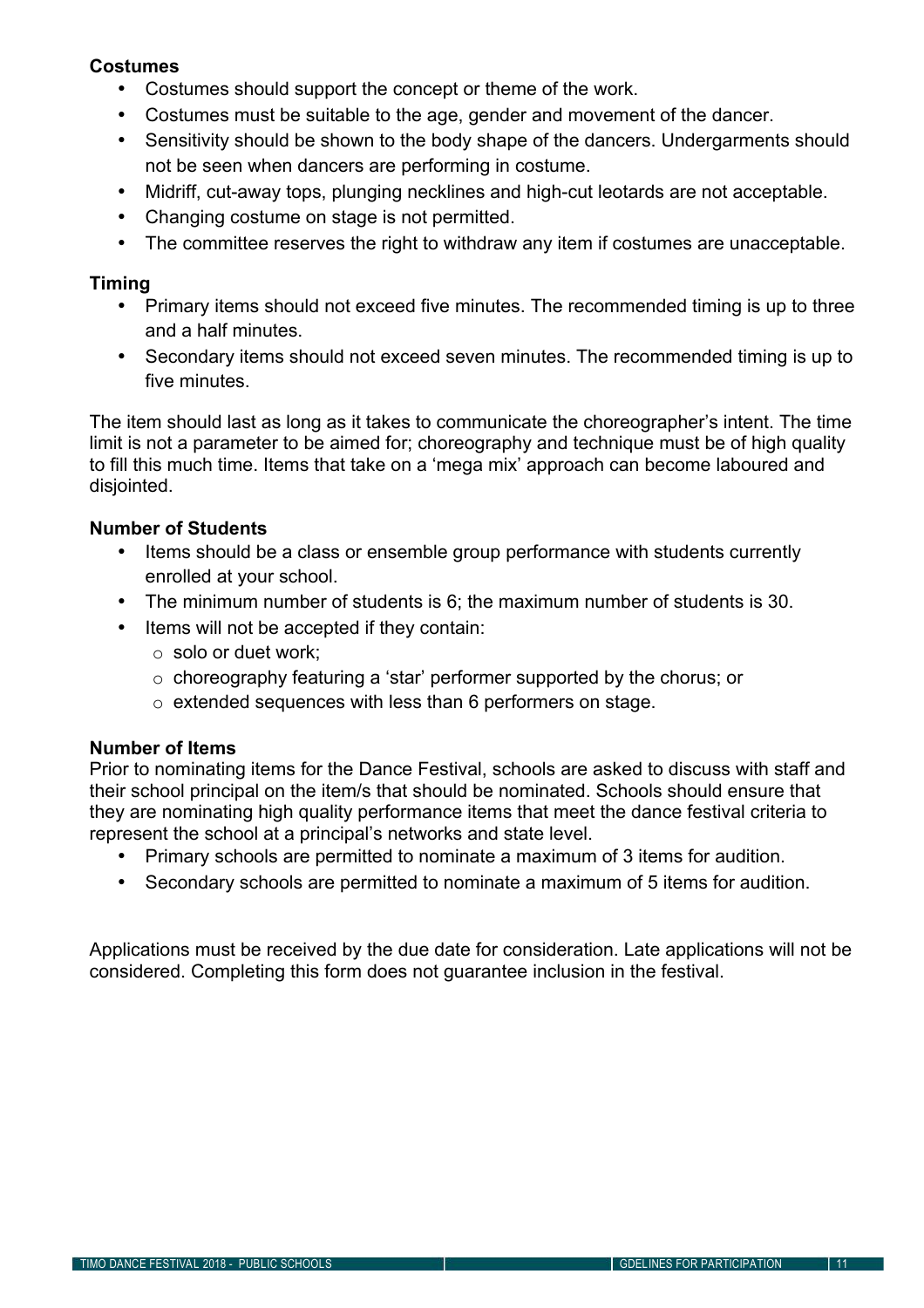# Participation Cost

#### **Costs**

All successful dance item/s will be required to pay a participation fee of \$150.00 per item. This fee will partially contribute to paying for:

- o Venue hire;
- o Venue on costs such as venue staff, venue set up, security, first aid officer, fire warden, electricity and cleaning;
- o Lighting and audio production elements and audio-lighting engineers for the duration of the festival; and
- o Complimentary DVD/URL link. This will include one copy of the schools item/s.

The \$150.00 participation fee will be automatically deducted from school bank accounts upon return of the School Acceptance Fax. Schools are responsible for advising the School Administrative Manager.

The following considerations will become the responsibility of your school:

- $\circ$  Participation fees for multiple items:
- $\circ$  Teacher relief during the week of the festival;
- o Travelling expenses;
- o Costuming and makeup;
- o Supply and transport of props; and
- o Fees for additional cleaning/damage to holding rooms and or venue property.

#### **Audition submission**

The committee understands that items will generally not be completed by the application due date. The committee expects to see the potential for high quality. Please polish as much of your item as possible.

- The committee recommends at least:
	- o one to one and a half minutes completed for *primary;*
	- o one and a half to two minutes completed for *high school.*
- The performance must be a current 2018 dance item.
- Students appearing in the audition submission must be current students enrolled at the school for 2018 who will be performing at the festival in the item.
- Teachers must be able to describe the theme, choreography and costuming details on the application form. Teachers should supply a coloured drawing and or photograph of their costume design if students are not costumed in the audition submission.
- **Schools submitting more than one item for inclusion should note that the committee cannot guarantee that all items will be successful and/or perform on the same day.**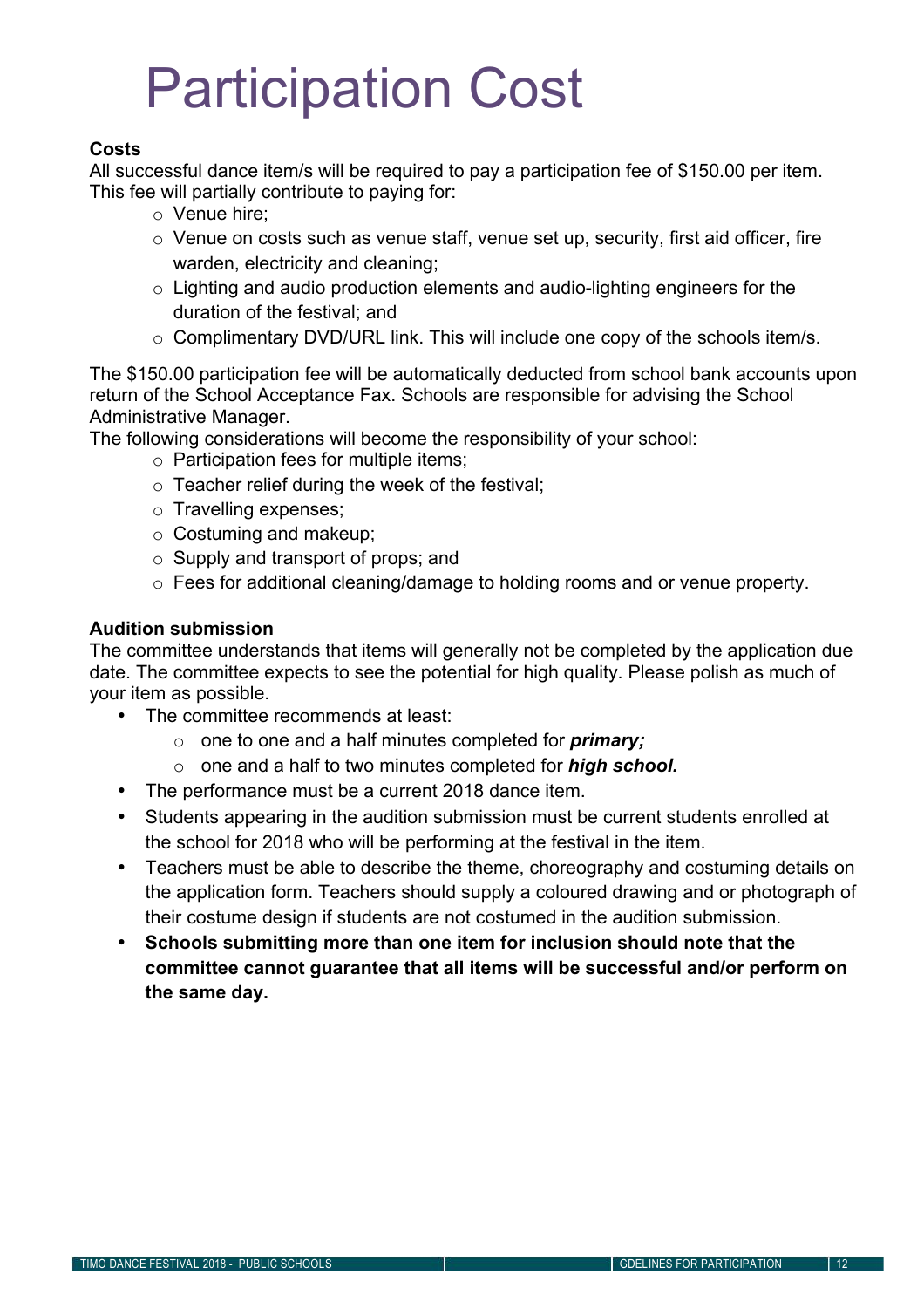# Audition VIMEO Guidelines

#### **Audition VIMEO Link**

Schools applying to participate in the dance festival must submit their audition via Vimeo link.

The following points should be considered when preparing the audition submission of your item:

- o Film the whole group from a fixed camera angle, not individual dancers. Replay your item to ensure that the camera angle is appropriate and all students can be seen;
- $\circ$  It is recommended that schools use a tripod, particularly if panning to ensure a steady image; and
- o Allow the music to run to the finish whether or not the choreography is complete so timing can be checked and so the panel gets a 'feel' for how your item will progress.

#### **Instructions to upload footage to VIMEO**

- Go to www.vimeo.com
- 'Log In', or 'Join' and create an account if you don't already have one:



Select 'upload'



• Follow the instructions onscreen to upload your video.

Set your privacy settings to **'only people with a password can see this video'** and set the password as:

### **UDF18**

- Please don't use a different password as we will not be able to view the video.
- When this is finished, you will be given a url for your video. Copy this url into the online Application form.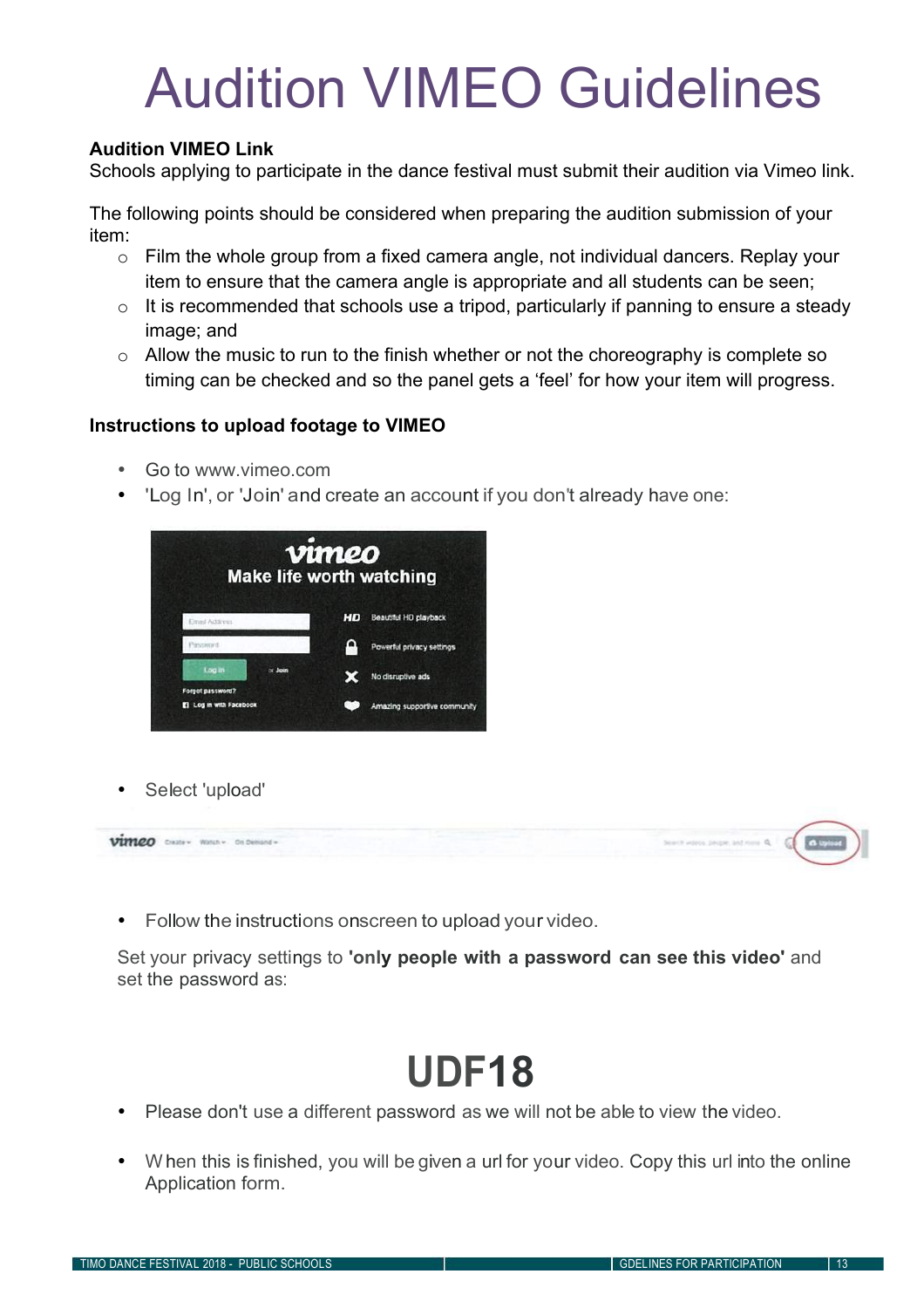# Dates & Times

### **Technical Rehearsal**

Technical rehearsals will take place during the day of your allocated performance.

### **Performances**

Each school has been allocated a performance time on one or more of the following dates.

Please note that the starting time has changed to **7:00pm**

| <b>Day</b>                | <b>Event</b><br><b>Time</b> |         | <b>Venue</b> |                                           |
|---------------------------|-----------------------------|---------|--------------|-------------------------------------------|
| Monday<br>18 June 2018    | Performance                 | Evening | 7.00 pm      | Everest Theatre,<br><b>Seymour Centre</b> |
| Tuesday<br>19 June 2018   | Performance                 | Evening | 7.00 pm      | Everest Theatre,<br><b>Seymour Centre</b> |
| Wednesday<br>20 June 2018 | Performance                 | Evening | 7.00 pm      | Everest Theatre,<br><b>Seymour Centre</b> |
| Thursday<br>21 June 2018  | Performance                 | Evening | 7.00 pm      | Everest Theatre,<br><b>Seymour Centre</b> |
| Friday<br>22 June 2018    | Performance                 | Evening | 7.00 pm      | Everest Theatre,<br><b>Seymour Centre</b> |
| Monday<br>25 June 2018    | Performance                 | Evening | 7.00 pm      | Everest Theatre,<br><b>Seymour Centre</b> |
| Tuesday<br>26 June 2018   | Performance                 | Evening | 7.00 pm      | Everest Theatre,<br><b>Seymour Centre</b> |
| Wednesday<br>27 June 2018 | Performance                 | Evening | 7.00 pm      | Everest Theatre,<br><b>Seymour Centre</b> |
| Thursday<br>28 June 2018  | Performance                 | Evening | 7.00 pm      | Everest Theatre,<br><b>Seymour Centre</b> |
| Friday<br>29 June 2018    | Performance                 | Evening | 7.00 pm      | Everest Theatre,<br><b>Seymour Centre</b> |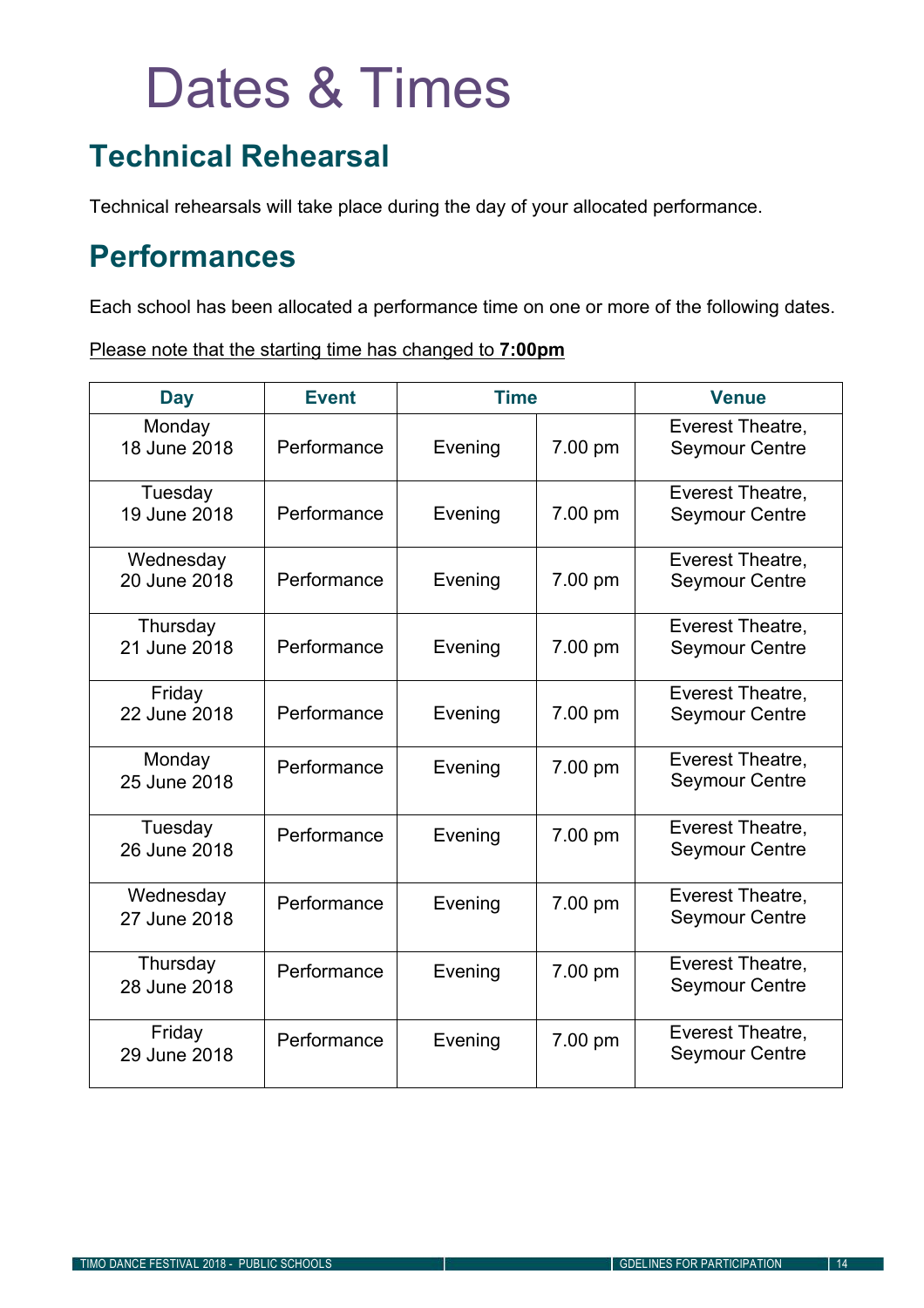# Application Checklist

The online application should take no more than 10 - 15 minutes to complete via the website at **www.ultimodancefestival.com.au**

This year, we have combined our multiple forms into one in an effort to minimise paperwork and save time. By completing this application form properly, you are reducing the time spent providing additional information at a later date.

PLEASE NOTE: Once you have started your application, you will not be able to save your progress and exit it. It will not time out, however, if you close the window, it will exit. You will need to be logged into your Google G Suite @education.nsw.gov.au to complete this form.

To ensure you are able to complete your application properly and all in one go, please make sure you have the following information available before completing your application:

- $\Box$  Contact details of coordinating teacher, school, and school principal
- $\Box$  School code (for billing purposes)
- $\Box$  Age range/Gender of students participating
- $\Box$  Item details (name, length, Vimeo link to audition video, brief description of intent (no more than 2 sentences), genre, syllabus links
- □ Access needs of students (e.g. wheelchair access, vision/hearing support)
- $\Box$  If you're school is submitting multiple applications Knowledge of any students that are in multiple items, and a list of which items you wish to give preference to. In the interests of equity and diversity, the festival will accept no more than 4 items from one school, unless there are extenuating circumstances
- $\Box$  Your availability during the festival dates (18 19 June 2018)
- $\Box$  Music/Accompaniment details (track title, artist, duration, lyrics if applicable)
- □ Costumes/Props brief description, a link an image of potential costume and knowledge of whether or not students will require assistance with props
- $\Box$  Lighting brief description of any specific lighting requests
- $\Box$  State Dance Festival will you be applying?
- $\Box$  Principal approval

If you have any questions or concerns regarding the information required before commencing, or trouble completing your application form, please contact ana.welsh2@det.nsw.edu.au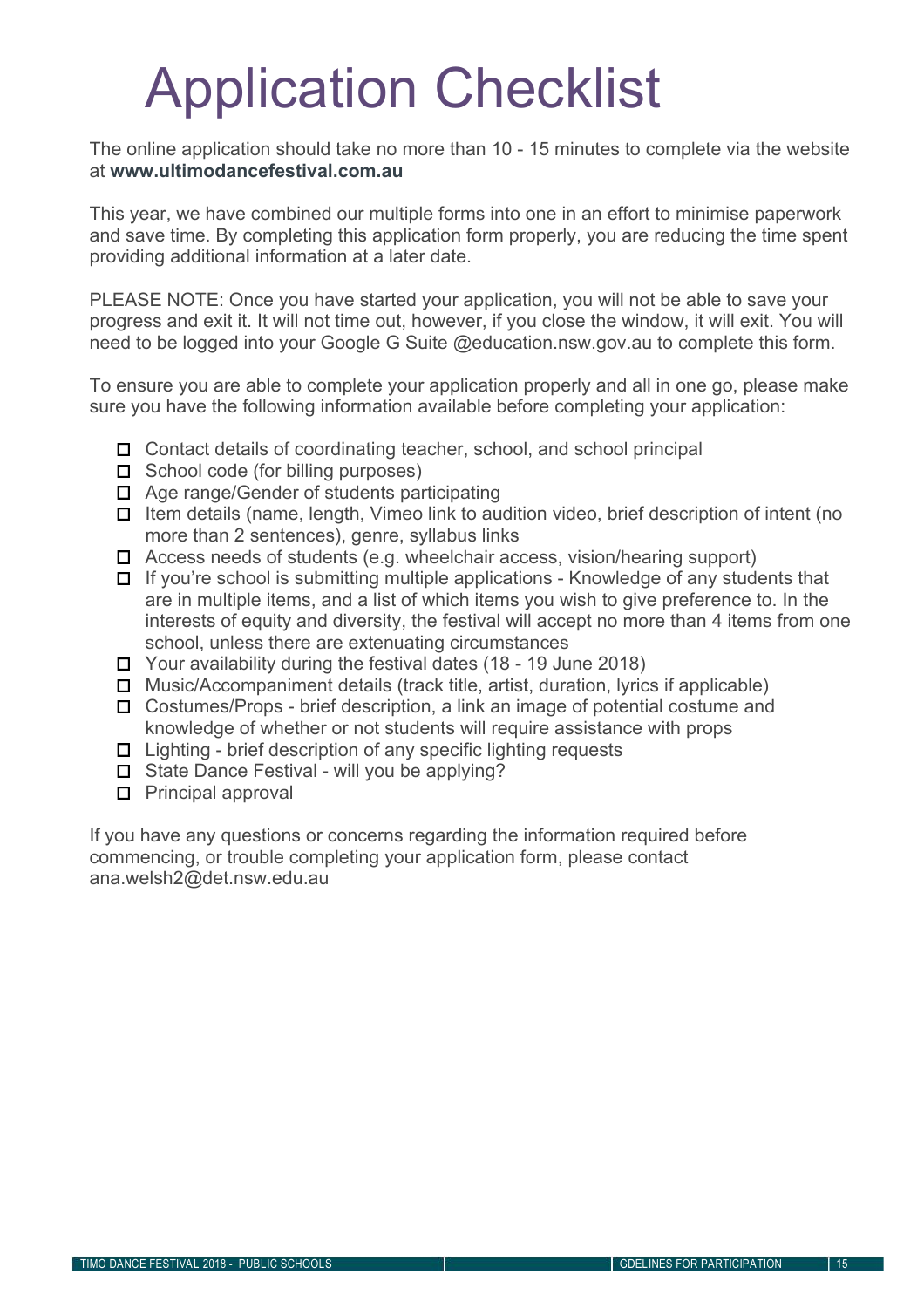# Important Contacts

To assist schools effectively, please direct your enquiries to the relevant contact person as shown below:

| <b>Area of Enquiry</b>                                                                      | <b>Contact Person</b>                      | <b>Contact Details</b>                |
|---------------------------------------------------------------------------------------------|--------------------------------------------|---------------------------------------|
| <b>General Enquiries</b><br>(Any questions concerning the<br>policies and procedures of the | Kirsten Dickason                           | E: Kirsten.dickason1@det.nsw.edu.au   |
| Dance Festival and the Dance<br><b>Festival Committee)</b>                                  |                                            | T: 9408 8935                          |
| Online application<br>forms                                                                 | Ana Welsh                                  | E: ana.welsh2@det.nsw.edu.au          |
| <b>Ticketing</b>                                                                            | <b>Seymour Centre</b><br><b>Box Office</b> | www.seymourcentre.com<br>T: 9351 7940 |

### **Ultimo Dance Festival Website**

**www.ultimodancefestival.com.au**

### **Performance Venue Address**

**Seymour Centre** Everest Theatre Corner of City Road and Cleveland Street CHIPPENDALE NSW 2008